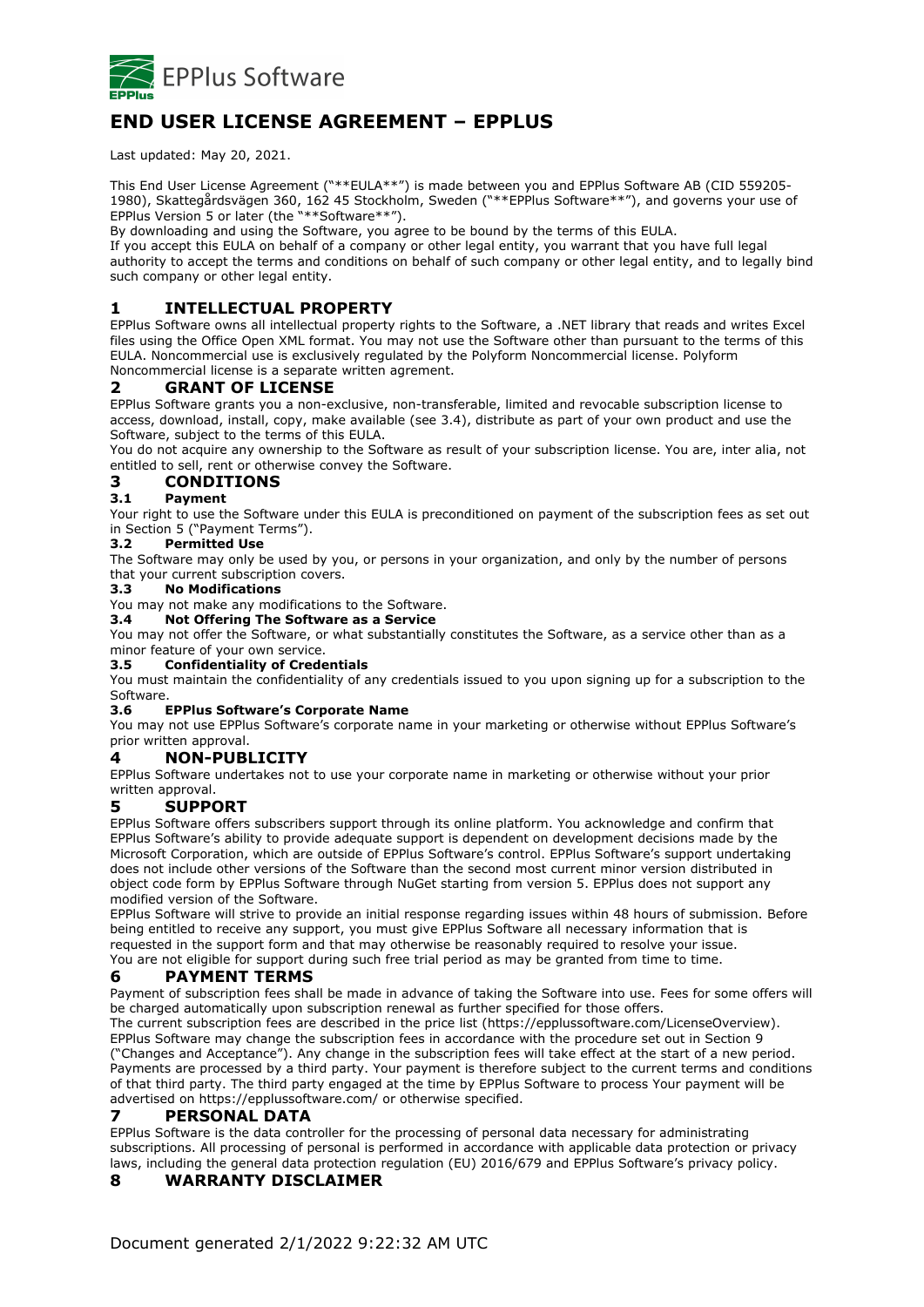

THE SOFTWARE IS PROVIDED ON A "AS IS" BASIS, WITHOUT WARRANTY OF ANY KIND, EITHER EXPRESSED OR IMPLIED, INCLUDING, WITHOUT LIMITATION, WARRANTIES THAT THE SOFTWARE IS FREE OF DEFECTS, FIT FOR A PARTICULAR PURPOSE OR NON-INFRINGING. THE ENTIRE RISK AS TO THE QUALITY AND PERFORMANCE OF THE SOFTWARE IS WITH YOU. EPPLUS SOFTWARE DOES NOT WARRANT TO RECTIFY THE SOFTWARE SHOULD IT PROVE DEFECTIVE IN ANY RESPECT, NOR WILL EPPLUS SOFTWARE INDEMNIFY THE COSTS OF ANY CORRECTION PERFORMED BY YOU OR BY A THIRD PARTY.

## **9 LIMITATION OF DAMAGES**

THE AGGREGATE LIABILITY OF EACH PARTY WITH RESPECT TO THIS EULA (OTHER THAN WITH RESPECT TO YOUR OBLIGATION TO PAY FEES) SHALL BE LIMITED THE FEES PAID OR OWED BY YOU DURING THE PREVIOUS SIX (6) MONTHS, OR, IN THE EVENT THAT YOUR SUBSCRIPTION PERIOD HAS NOT LASTED SIX (6) MONTHS, TO THE AMOUNT THAT WOULD HAVE BEEN PAID OR OWED FOR SUCH PERIOD GIVEN YOUR AVERAGE MONTLY SUBSCRIPTION FEE PAID OR OWED. THIS LIMITATION OF LIABILITY SHALL NOT APPLY TO LIABILITY FOR DEATH OR PERSONAL INJURY RESULTING FROM EPPLUS SOFTWARE'S NEGLIGENCE TO THE EXTENT APPLICABLE LAW PROHIBITS SUCH LIMITATION. SOME JURISDICTIONS DO NOT ALLOW THE EXCLUSION OR LIMITATION OF INCIDENTAL OR CONSEQUENTIAL DAMAGES, SO THIS EXCLUSION AND LIMITATION MAY NOT APPLY TO YOU.

# **10 CHANGES AND ACCEPTANCE**

EPPlus Software may make changes to this EULA and the subscription price list. EPPlus Software will provide you with a notice on our website or by email in reasonable time before the changes enter into force. Your continued use of the Software after the changes have entered into force will constitute acceptance of the changes. If you do not wish to accept the changes, you may terminate your subscription using the subscription dashboard on our website, effective on the date the changes have been announced to enter into force.

# **11 TERM**

# **11.1 Term**

This EULA applies for the duration of your subscription.

You may cancel your subscription at any time effective at the end of your current subscription period. EPPlus Software may terminate this EULA immediately if you violate any of the conditions in Section 3 ("Conditions") or otherwise materially breach this EULA. Should EPPlus Software decide to cease operations, it may terminate this EULA. In such case, at least one month's notice will be given but you will not be entitled to a refund for any remaining subscription period.

#### **11.2 Renewal of Subscriptions From EPPlussoftware.com**

Your subscription will be renewed automatically unless terminated before the expiration of your current subscription period. EPPlus Software may also offer subscriptions that require your explicit opt-in before renewal.

If you increase the number of users covered by your subscription, you start a new subscription period. The subscription fees attributable to your remaining subscription period before the increase will be credited on the next withdrawal or invoice.

If you decrease the number of users covered by your subscription, your change will take effect at the beginning of the next subscription period.

#### **11.3 Renewal of Subscriptions Purchased From Resellers**

Subscriptions purchased from resellers will not be automatically renewed. EPPlus Software will endeavour to notify reseller prior to your subscription lapsing for the purpose of Reseller issuing an extension quote for your consideration.

## **11.4 Survival**

Terms that by their nature are intended to continue to apply shall survive termination.

## **12 INDEMNIFICATION**

EPPlus Software will, within the limitation of liability set out in Section 9 above, indemnify and hold you harmless from any third-party claim brought against you that the Software infringes, or misappropriates any U.S. patent, copyright, trademark, trade secret, or other intellectual property rights of a third party, provided:

(i) use of the Software by you is in conformity with this EULA;

(ii) the infringement is not caused by modification or alteration of the Software; and/or

(iii) the infringement was not caused by a combination or use of the Software with products not supplied by EPPlus Software.

EPPlus Software's indemnification obligations are contingent upon you:

(i) promptly notifying EPPlus Software in writing of the claim;

(ii) granting EPPlus Software sole control of the selection of counsel, defence, and settlement of the claim; and

(iii) providing EPPlus Software with reasonable assistance, information and authority required for the defence and settlement of the claim.

This Section states EPPlus' entire liability with respect to indemnification to you and shall be your sole and exclusive remedy.

## **13 ENTIRE AGREEMENT**

This EULA represents the complete agreement concerning your use of and subscription to the Software. **14 ASSIGNMENT**

EPPlus Software may assign its rights and obligations under this EULA.

You may assign your rights and obligations under this EULA only to a subsidiary or affiliate, or in connection with any sale or transfer of all or substantially all of your business or assets, and only provided that the assignee assumes all of your obligations.

## **15 GOVERNING LAW AND DISPUTE RESOLUTION**

This EULA shall be governed by and construed in accordance with the laws of Sweden, excluding its conflicts of law rules.